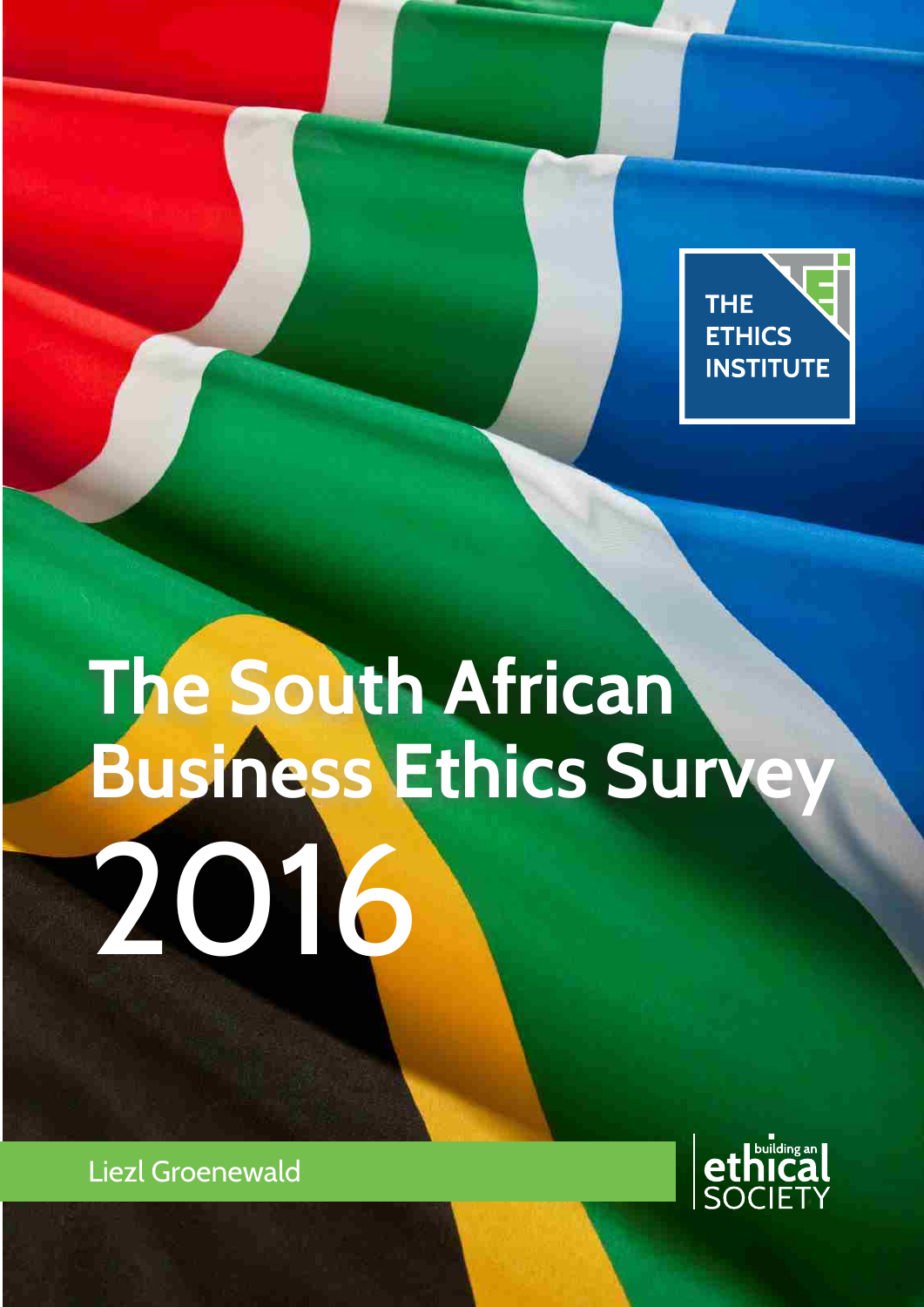**Author:** Liezl Groenewald **Data analyst:** Adam Martin **Editorial support:** Prof Deon Rossouw **Cover design and layout:** Lilanie Greyling (Dezinamite Visual Solutions)

> **South African Business Ethics Survey 2016 © The Ethics Institute 2016**

**Published by:** The Ethics Institute Hadefields Office Park Block E, 1267 Pretorius Street, Hatfield, Pretoria, Pretoria Website: www.tei.org.za Contact: info@tei.org.za

**ISBN Numbers**

978-0-620-71200-2 (printed copy) 978-0-620-71201-9 (e-book)

#### **© The Copyright is the Creative Commons Copyright 2.5. It means:**

The Ethics Institute grants the right to download and print the electronic version, to distribute and to transmit the work for free, under three conditions: 1) Attribution: The user must attribute the bibliographical data as mentioned above and must make clear the license terms of this work. 2) Non-commercial: The user may not use this work for commercial purposes or sell it. 3) No change of text: The user may not alter, transform or build upon this work. Nothing in this license impairs or restricts the author's moral rights.

The Ethics Institute reserves intellectual property rights of materials and processes generated by ourselves prior to or during the completion of this study. This includes (but is not limited to) consultation processes, research instruments and reporting methodologies.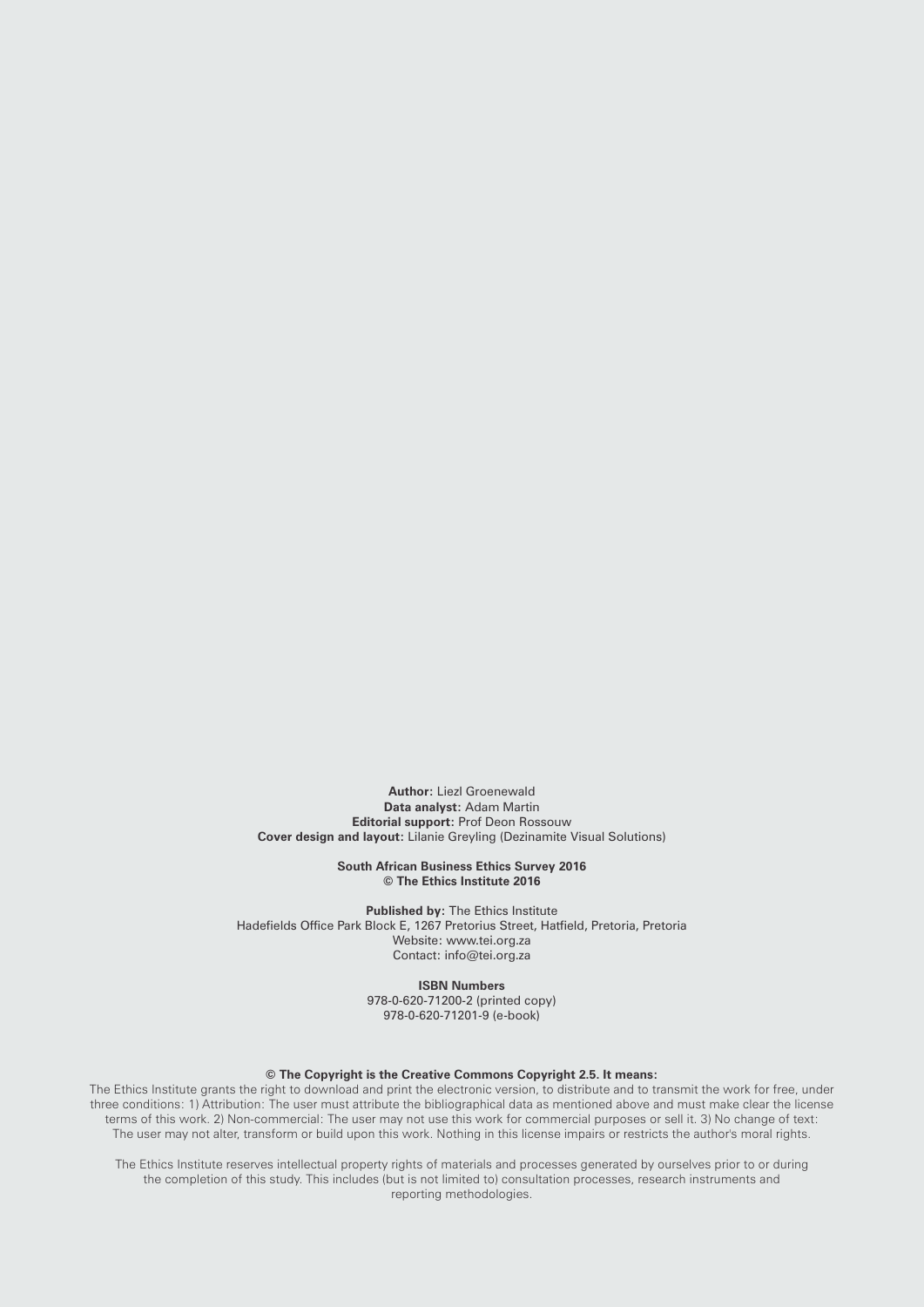|                                              | <b>OVERVIEW</b>                                   |    |  |
|----------------------------------------------|---------------------------------------------------|----|--|
|                                              |                                                   |    |  |
|                                              | <b>INTRODUCTION</b>                               | 4  |  |
| 1.                                           | What is the South African Business Ethics Survey? | 4  |  |
|                                              |                                                   |    |  |
|                                              | <b>METHODOLOGY</b>                                | 5  |  |
|                                              |                                                   |    |  |
| 1.                                           | How did we conduct the survey?                    | 5  |  |
| 2.                                           | Is the data scientifically reliable?              | 5  |  |
| 3.                                           | Who participated in the survey?                   | 5  |  |
|                                              |                                                   |    |  |
|                                              | <b>FINDINGS</b>                                   | 6  |  |
|                                              |                                                   |    |  |
| 1.                                           | Awareness of formal ethics interventions          | 6  |  |
| 2.                                           | Effectiveness of formal ethics interventions      | 6  |  |
| 3.                                           | Observing and reporting of misconduct             | 7  |  |
|                                              | To whom did employees report misconduct?          | 8  |  |
|                                              | Why did employees not report misconduct?          | 8  |  |
| 4.                                           | Pressure to compromise organisational standards   | 10 |  |
|                                              | Causes of pressure                                | 10 |  |
|                                              | Preparedness to handle the pressure               | 11 |  |
| 5.                                           | Organisational culture                            | 11 |  |
|                                              | Leadership commitment to ethics                   | 12 |  |
|                                              | Ethical awareness and accountability              | 12 |  |
|                                              | External stakeholder relations                    | 13 |  |
|                                              | Internal stakeholder relations                    | 14 |  |
|                                              | Ethical values appropriation                      | 14 |  |
| 6.                                           | What do the top two companies do different?       | 15 |  |
|                                              | Awareness of ethics management interventions      | 15 |  |
|                                              | Effectiveness of ethics management interventions  | 15 |  |
|                                              | Reporting misconduct                              | 15 |  |
|                                              | Pressure to compromise ethical standards          | 15 |  |
|                                              | Organisational culture                            | 15 |  |
|                                              |                                                   |    |  |
| REFLECTIONS ON FINDINGS AND CONCLUSION<br>16 |                                                   |    |  |
|                                              |                                                   |    |  |
| <b>ABOUT THE ETHICS INSTITUTE</b>            |                                                   |    |  |

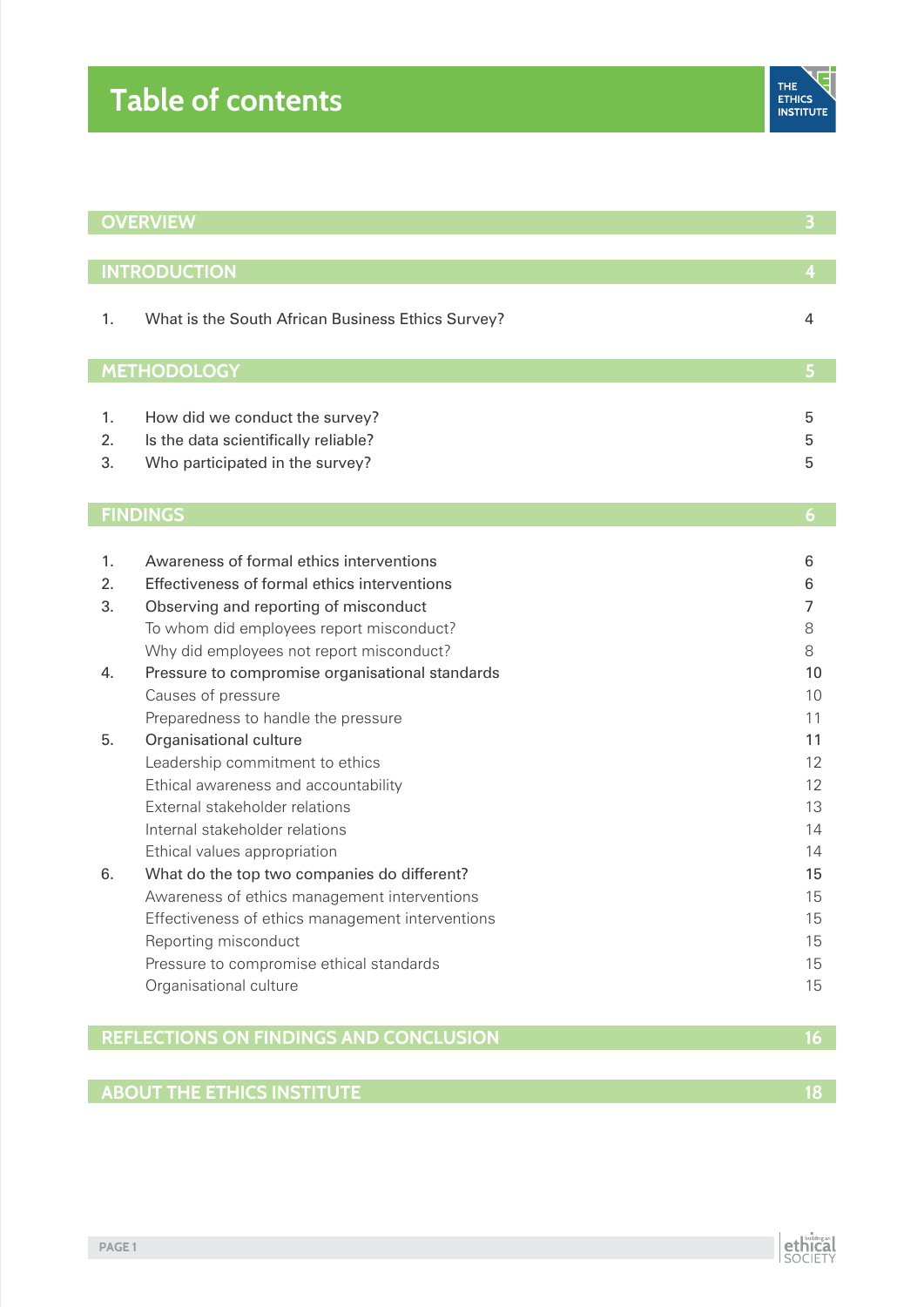

**The South African Business Ethics Survey (SABES) 2016** is the fourth national business ethics survey that The Ethics Institute has conducted in the private sector in South Africa. We are very proud to present its findings to you.

We have interviewed 4 795 staff members of various listed and large South African companies to identify the state of ethics in corporate South Africa. The findings are presented in a different format from the previous three surveys − we believe this format will be more user-friendly and interesting for all stakeholders, including those outside the private sector.

The instrument used in the survey is the Ethical Culture Assessment – a standardised instrument developed by The Ethics Institute. Earlier versions of the same instrument were also used in the 2009 and 2013 surveys, so we were able to compare the findings of these surveys with the 2016 findings.

We wish to thank the following individuals and organisations for assisting us in conducting the survey:

- Adam Martin for data hosting and analysis;
- The call centre agents at The Ethics Institute Call Centre in Hatfield, Pretoria, for conducting interviews, Rebecca Motale (Administrator) and Dantia Richards (Office Manager) for taking care of the survey administration;
- Prof Deon Rossouw for proofreading and editing; and
- Lilanie Greyling of Dezinamite Visual Solutions for the lay-out and printing.

Finally, a special word of thanks to the companies that participated, as without them, this research would not have been possible. We trust they will find the results valuable and that they will continue to develop ethics management in their companies and champion business ethics in South Africa and beyond.

#### **Liezl Groenewald**

Manager: Organisational Ethics Development, The Ethics Institute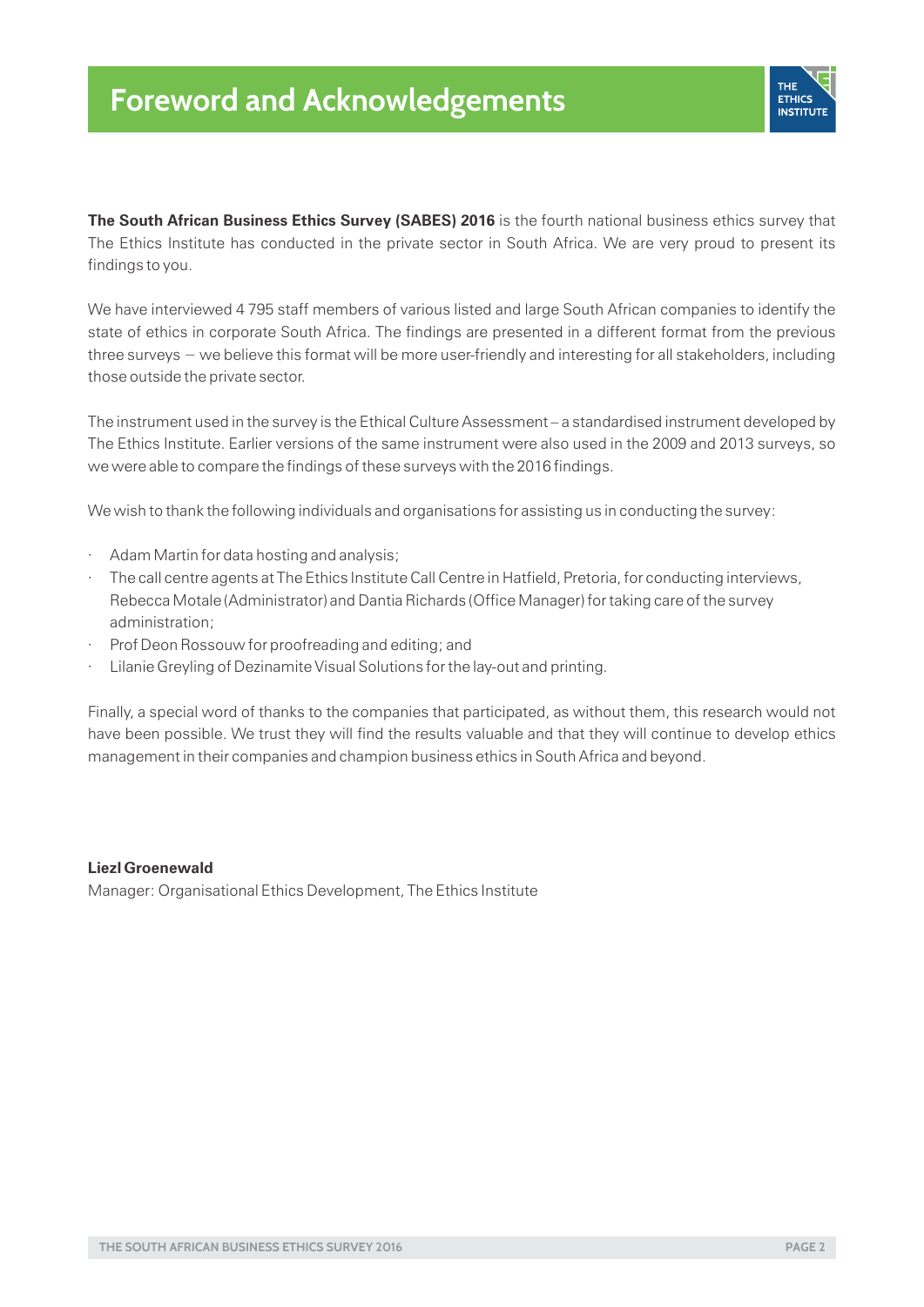# **Overview**



## What is it?

A business ethics survey of South African listed and large companies.

## How, when, and how many?

Telephonic interviews with 4 795 staff members, between June 2015 and April 2016.

## A repeat study:



## Key findings

Compared to 2013 data:



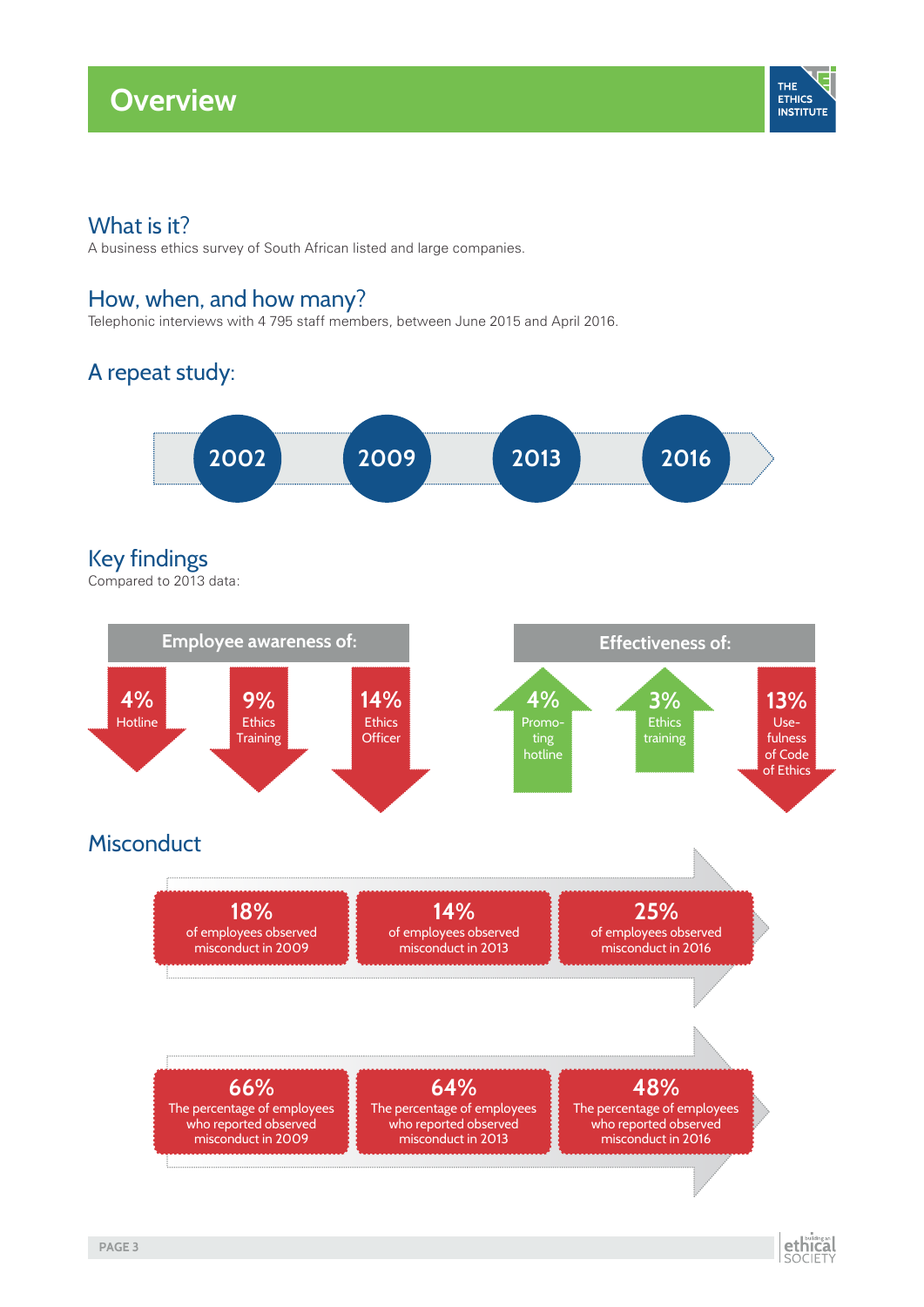## **Introduction Methods Methods Methods Methods Methods Methods Methods Methods Methods Methods Methods**



## 1. What is the South African Business Ethics Survey?

The South African Business Ethics Survey (SABES) is a national survey that generates a South African benchmark on ethical behaviour for listed and large (more than 200 employees) companies.

The study employs a unique assessment instrument, the Ethical Culture Assessment (ECA), to generate findings on the awareness and effectiveness of ethics management processes in companies, on ethical culture, misconduct and organisational pressure to act unethically.

This is the fourth research report of this kind by The Ethics Institute. In 2002 the first Business Ethics Survey South Africa (BESA) was published, followed in 2009 by the South African Corporate Ethics Indicator (SACEI) and the South African Business Ethics Survey (SABES) in 2013. BESA 2002, SACEI 2009 and SABES 2013 may be downloaded without charge from our website: www.tei.org.za.

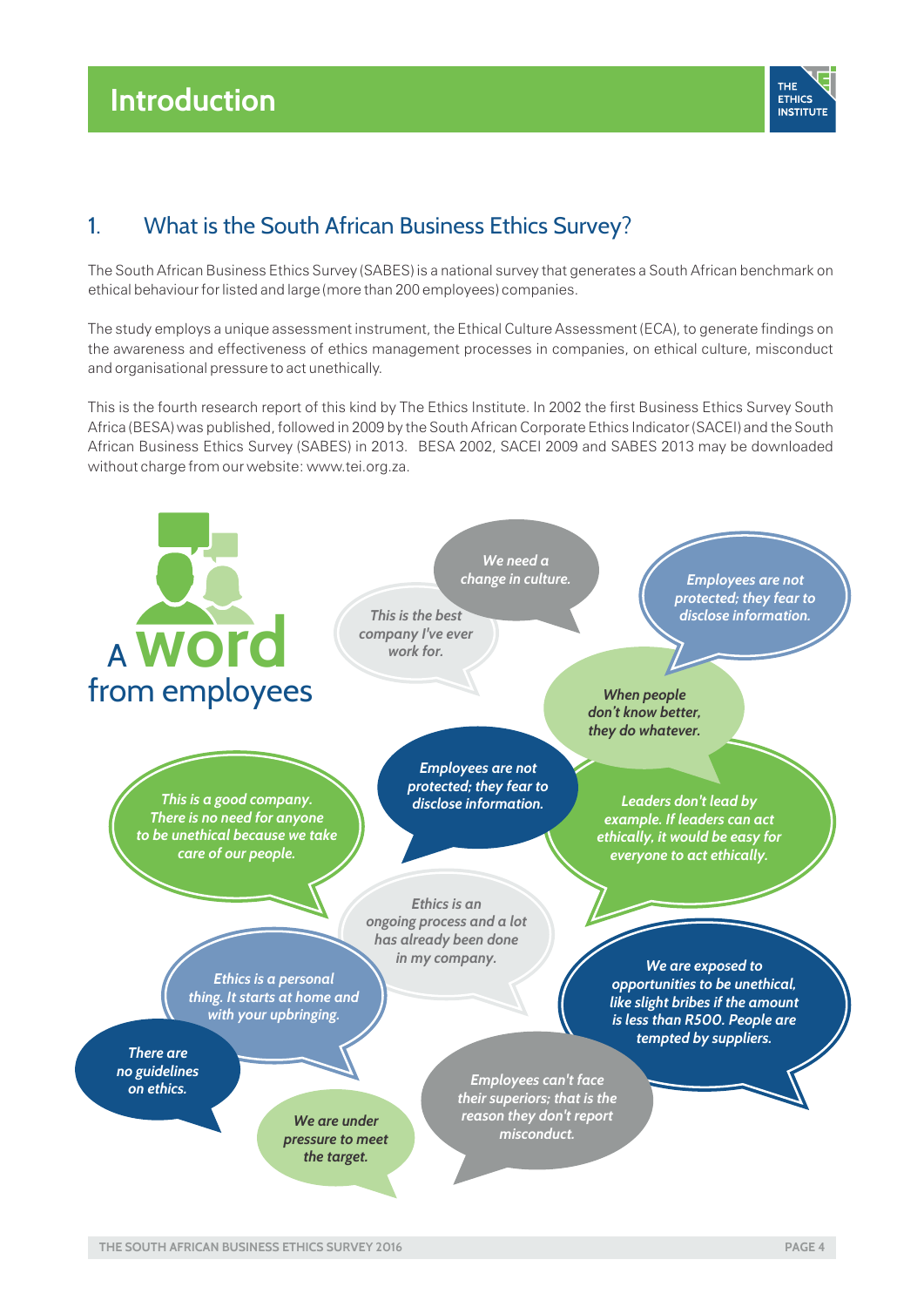# **Methodology**



## 1. How did we conduct the survey?

The Ethical Culture Assessment consists of a number of questions, put to research participants during telephone interviews. 4 795 staff members from various listed and large South African companies participated in the survey, representing all employee levels. The survey was conducted between June 2015 and April 2016.

## 2. Is the data scientifically reliable?

Data reliability can be statistically expressed in terms of certain internationally accepted benchmarks for social scientific research.

Good reliability and validity are determined by ensuring an appropriate confidence and confidence interval sample design. SABES 2016 generated a confidence level of 95% and a confidence interval of 1.3. The Cronbach Alpha is 0.94. Consequently, the survey results for SABES 2016 can be considered valid and can be reliably treated as baseline data for future studies.

## 3. Who participated in the survey?

Twelve listed or large companies in the industries as indicated below participated in SABES 2016.



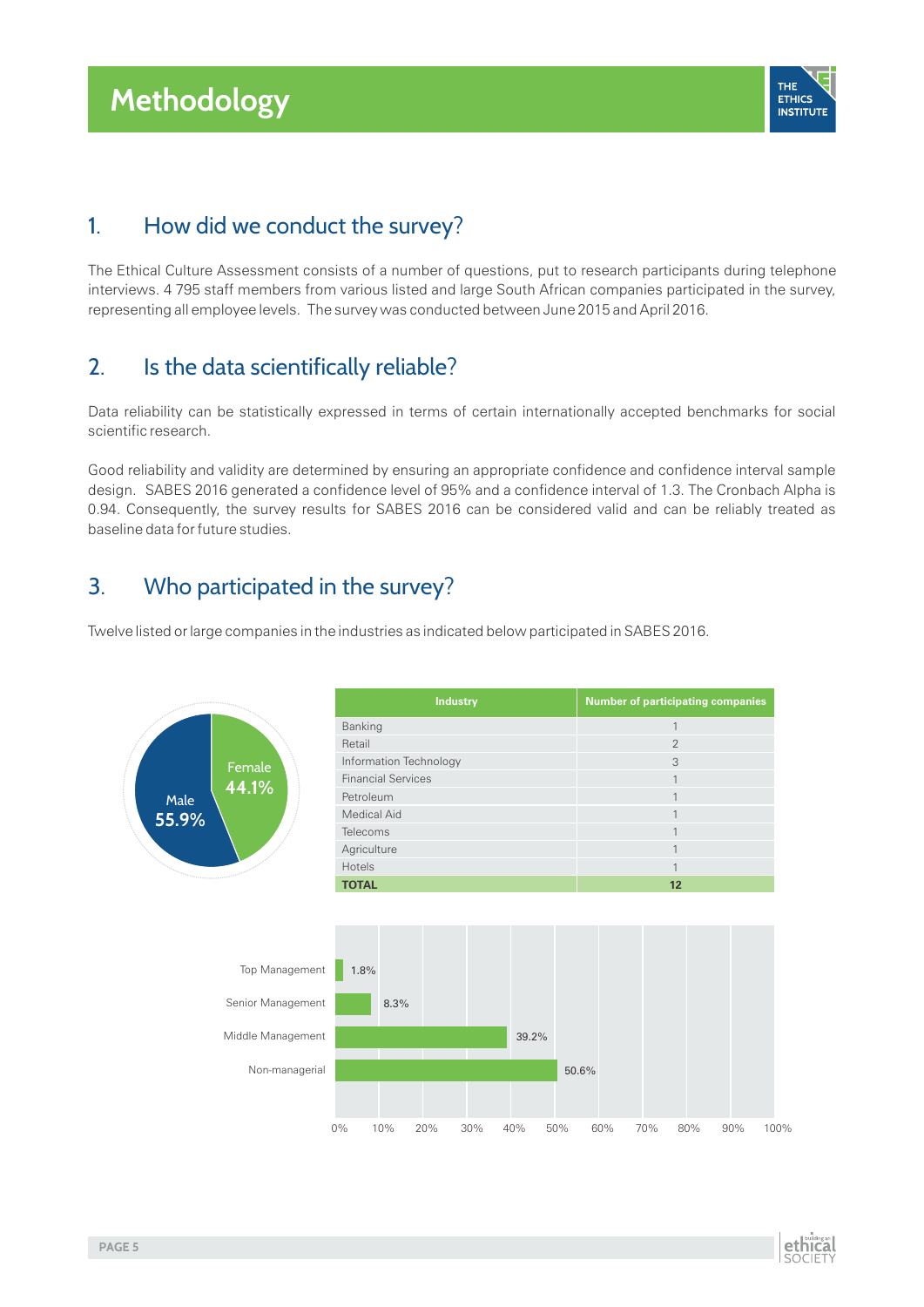

## 1. Awareness of formal ethics interventions

We asked participants to indicate their awareness of formal ethics interventions, which include, inter alia, the company code of ethics, ethics training, safe-reporting mechanisms (hotline), someone responsible for ethics management and advice seeking mechanisms.

Awareness levels of some important ethics management elements have decreased since 2013:

|                | 2016 | 2013 | 2009 |
|----------------|------|------|------|
| Code of Ethics | 96%  | 96%  | 92%  |
| Hotline        | 79%  | 83%  | 69%  |
| Ethics Officer | 58%  | 72%  | 60%  |
| Training       | 57%  | 66%  | 59%  |

It is concerning to note that the percentage of employees who are aware of ethics training (57%) is not only lower than in 2013 (66%), but that it has dropped to nearly the same level as in 2009 when it was 59%.

Awareness of a company code of ethics has remained high since 2009 at 96%, while awareness of someone who is responsible for ethics management has decreased significantly by 14%. Although awareness of safe-reporting mechanisms has decreased marginally since 2013, it has increased significantly from 2009.

Awareness of ethics communication and organisational values are reasonable, with the exception of awareness of ethics training and of someone responsible for ethics management. Awareness of formal ethics management processes in companies has remained more or less constant during the past four years.

## 2. Effectiveness of formal ethics interventions

We also asked participants to express their views on the effectiveness of formal ethics interventions. Below are the most prominent findings.

|                                                      | 2016 | 2013         | 2009         |
|------------------------------------------------------|------|--------------|--------------|
| Usefulness of Code of Ethics<br>in guiding behaviour | 79%  | 90%          | 82%          |
| Effectiveness of promoting<br>a hotline              | 77%  | 68%          | 72%          |
| Ethics Officer making<br>a difference                | 73%  | Not measured | Not measured |
| Usefulness of ethics<br>training                     | 83%  | 78%          | 84%          |

It is interesting that employees generally find the company values useful and clear on expected behaviours, but they do not always use them or the code of ethics to guide decision-making. The reason could be that they rely instead on rules and policies that provide definitive guidelines for acceptable behaviour and decisions, rather than aspirational values, the practical application of which is open to different interpretations.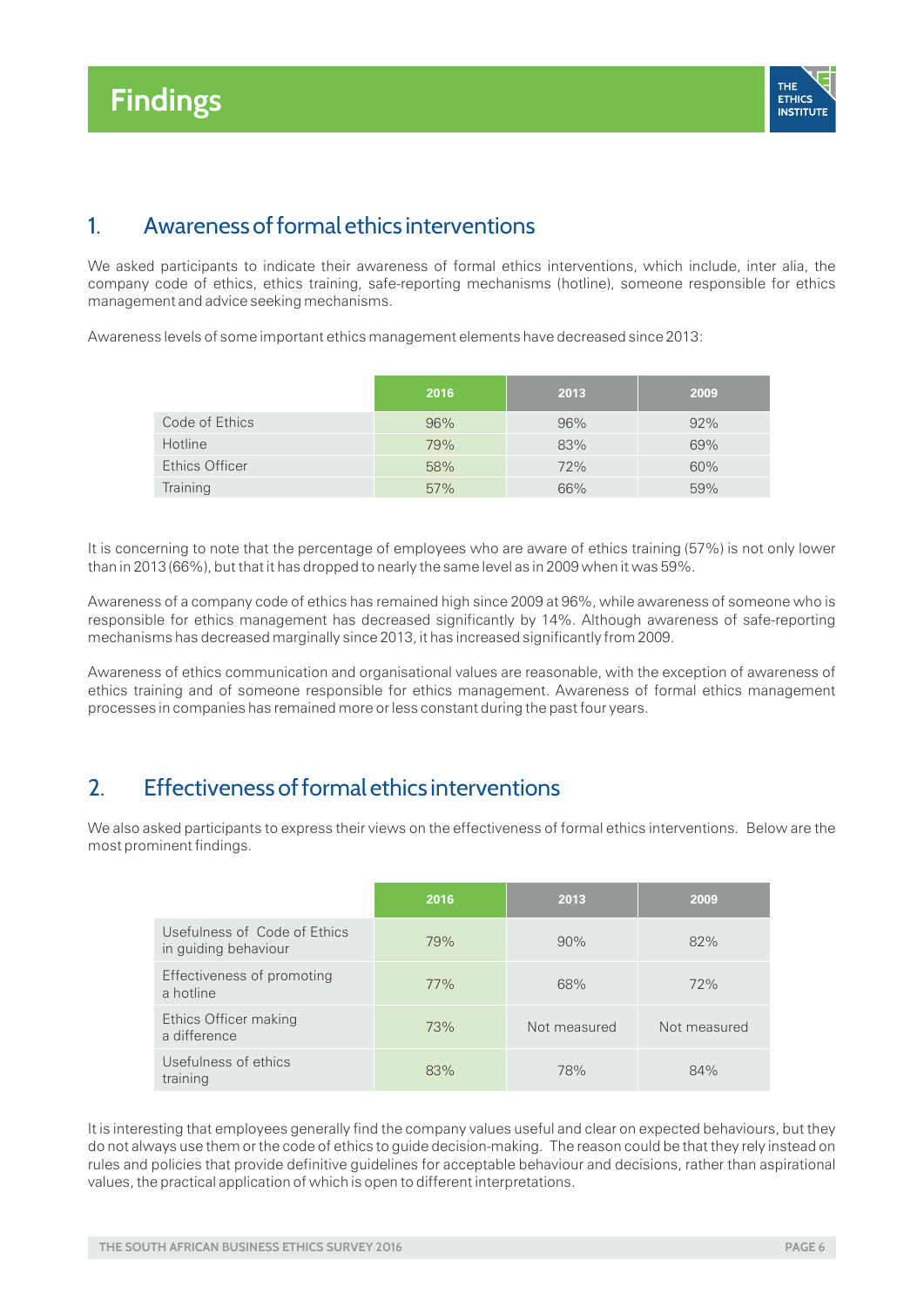The effectiveness of ethics training has increased since 2013. Employees strongly agree that training has assisted them in making better decisions. The fact that they do not always use the company values as guidance suggests that ethics training might emphasise company policies (rules) more than it does company values.

The findings suggest that the inclusion of ethics or organisational values as a measurement of performance is not yet standard practice in South African companies. Where it is included, more than one third of employees felt that it generally does not carry enough weight to have an impact on the outcome of their performance appraisals.

The perceived effectiveness of efforts to promote safe reporting mechanisms has increased from 68% in 2013 to 77% in 2016. There was, however, a decrease from 90% of employees in 2013 to 79% in 2016 who find the code of ethics or company values useful. In the latter case the effectiveness of the code of ethics is even lower than it was in 2009, when it stood at 82%.



The perceived effectiveness of ethics communication is marginally higher than in 2013, but promoting an ethics reporting facility is significantly higher than in 2013.

Although 79% of respondents indicated that their company values and code are useful, only two thirds consistently consider them when making decisions, and only 35% indicated that employees consistently adhere to them. They are well aware of the existence of their ethical standards as espoused in their organisational code of ethics, but it is clear that the marginal increase in the effectiveness of ethics communication training are not sufficient to embed the organisational values into the behaviour of employees.

*What employees do is measured, but not how they do it.*

One element of ethics management that could receive more attention is measuring employees' adherence to organisational values as part of their performance appraisal – to the extent that it plays a role in determining their remuneration. We see that what employees do is measured, but not always how they do it. This means that meeting unrealistic targets can potentially result in a performance bonus, regardless of whether those targets were achieved by transgressing organisational ethics standards.

## 3. Observing and reporting of misconduct



The percentage of employees who have personally observed misconduct has increased by 11% since 2013 and by 7% compared to 2009. This is disconcerting as it could mean that unethical conduct has increased. However, it could also be because of a higher awareness level of what constitutes unethical behaviour brought about through effective training and having a good understanding of the ethical standards of organisations, amongst other interventions. The significant increase in the observation of misconduct, coupled with findings related to the application of policies and how reports of misconduct are dealt with, could, if not addressed, result in the acceptance of unethical conduct as 'the way we do business'.

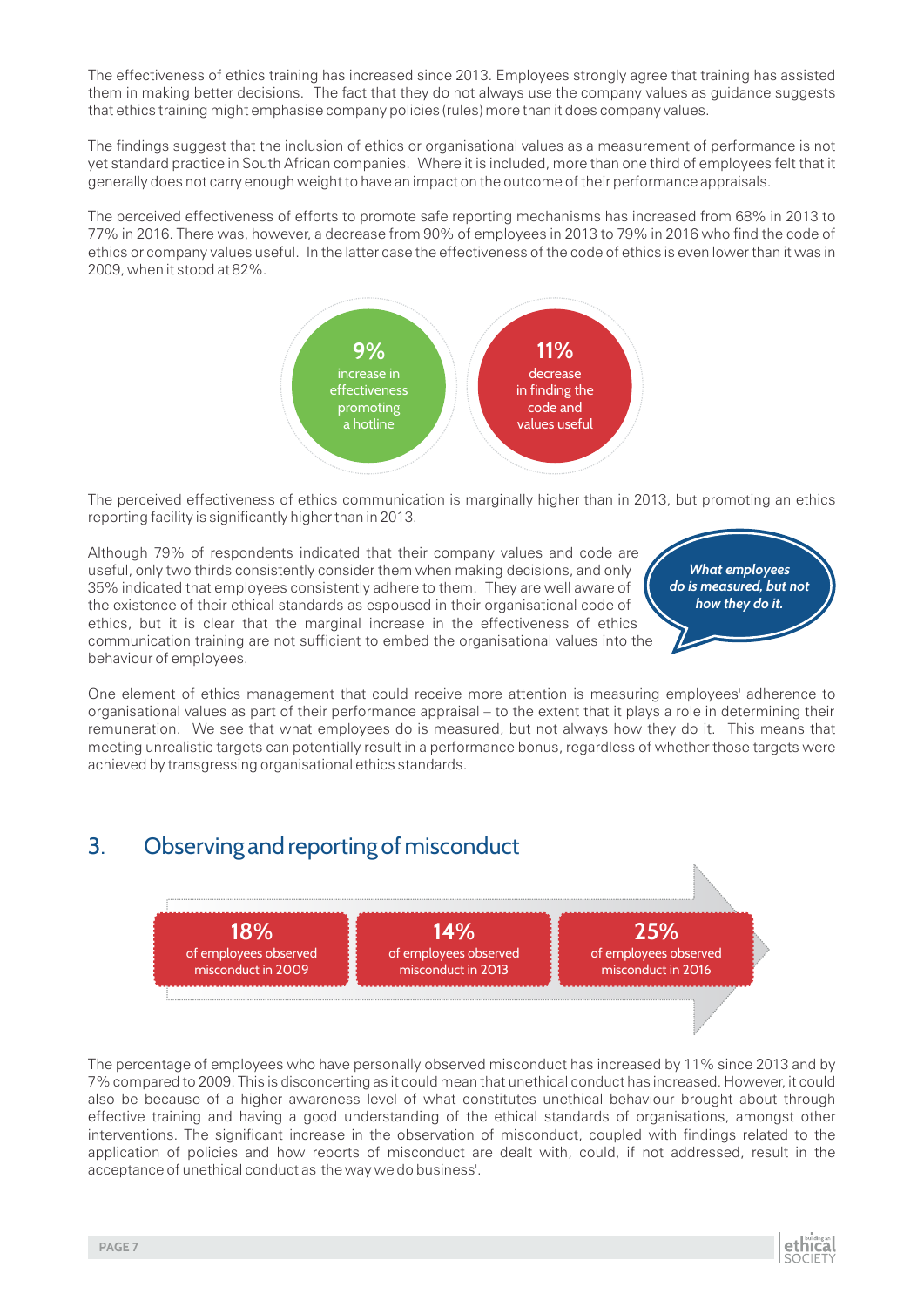There has been a significant decrease in the percentage of employees who reported observed misconduct since 2009. Willingness to report misconduct is closely related to employees' perception that, and experience of their reports being taken seriously. Furthermore, it is influenced by their perception that, where the findings of investigations result in disciplinary measures, such measures are applied consistently. Findings about organisational culture (see point 5 below) suggest that reports are generally not dealt with openly, ethics policies are not consistently applied, and things are not made difficult for unethical people. This is troublesome as we would have expected a greater appreciation among organisations that unethical behaviour should not be tolerated.



#### **To whom did employees report misconduct?**

Respondents indicated that they reported misconduct to the following persons, functions or systems:



More than half of employees prefer to report misconduct to their managers. This trend is consistent with the KPMG Forensic Integrity Survey 2013<sup>1</sup> which had a similar finding.

In spite of a 9% increase in the effectiveness of raising awareness about safe reporting mechanisms, usage remains very low. This is surprising. Given employees' fear of victimisation in the work place, anonymous reporting, which can be done through a so-called hotline, would seem to be the natural choice. The low usage could be related to only moderate awareness of the hotline in some companies, distrust in the system, a disbelief that reports can be made anonymously or the belief that reports made through the hotline will not receive attention (see below).

#### **Why did employees not report misconduct?**

We asked respondents who indicated that they did not report observed misconduct why they had not done so.

*<sup>1</sup> https://www.kpmg.com/CN/en/IssuesAndInsights/ArticlesPublications/Documents/Integrity-Survey-2013-O-201307.pdf*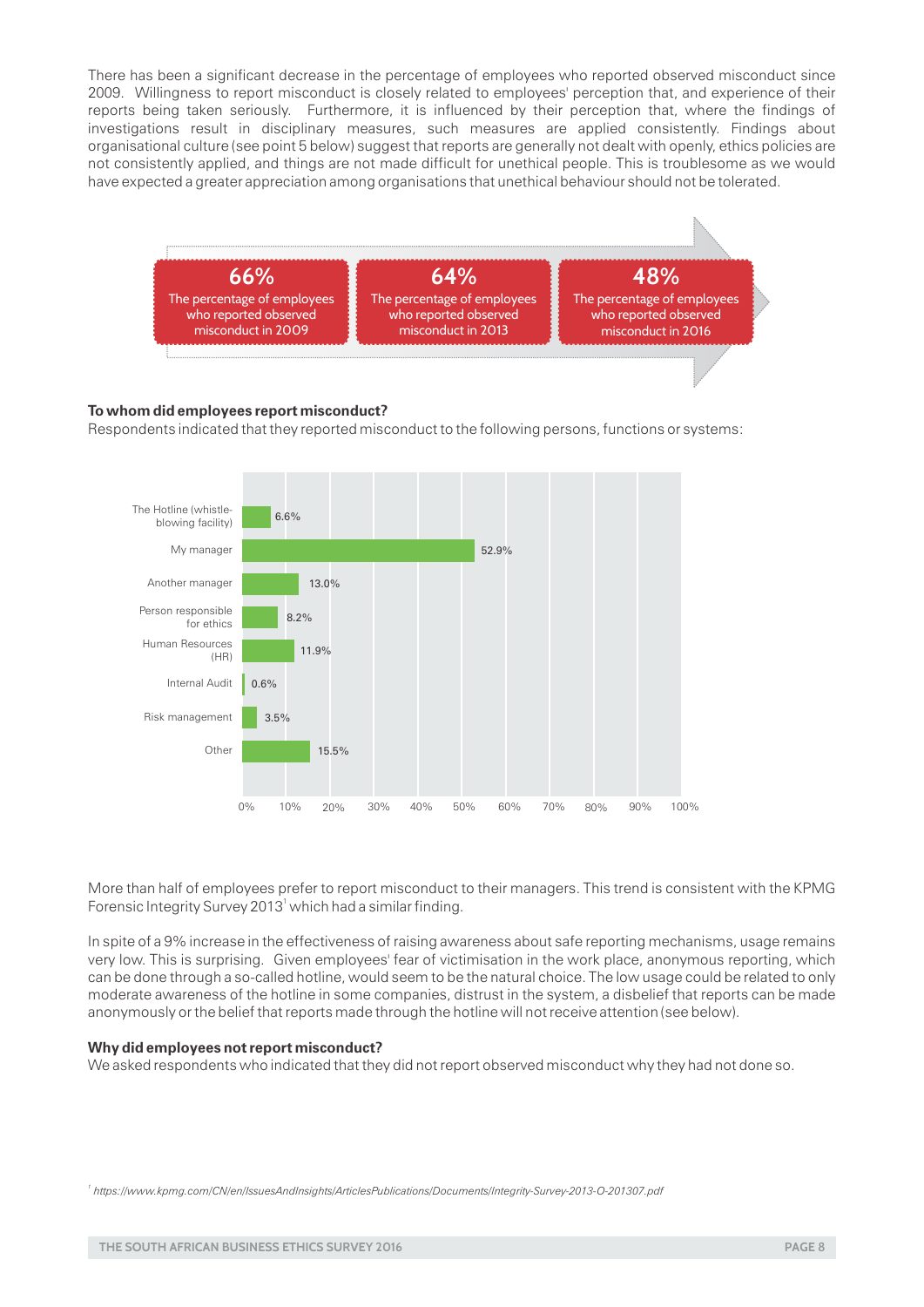

The main reason, fear of victimisation, has decreased significantly from 65% in 2013 and 58% in 2009 to 36% in 2016. The second main reason, namely disbelief that the organisation will investigate the report, has also decreased significantly from 65% in 2013 and 51% in 2009 to 32% in 2016. This is good news for the South African workforce. These two reasons for not reporting misconduct were also the main reasons in the previous two surveys. In spite of the more than substantial decrease in fearing victimisation, it remains worrisome that employees still have this fear. Many companies have implemented strict policies to protect whistle-blowers, but the fact that more than one third of employees still fears victimisation indicates that such policies are either not taken seriously, employees are unaware of them, or that they are not enforced.

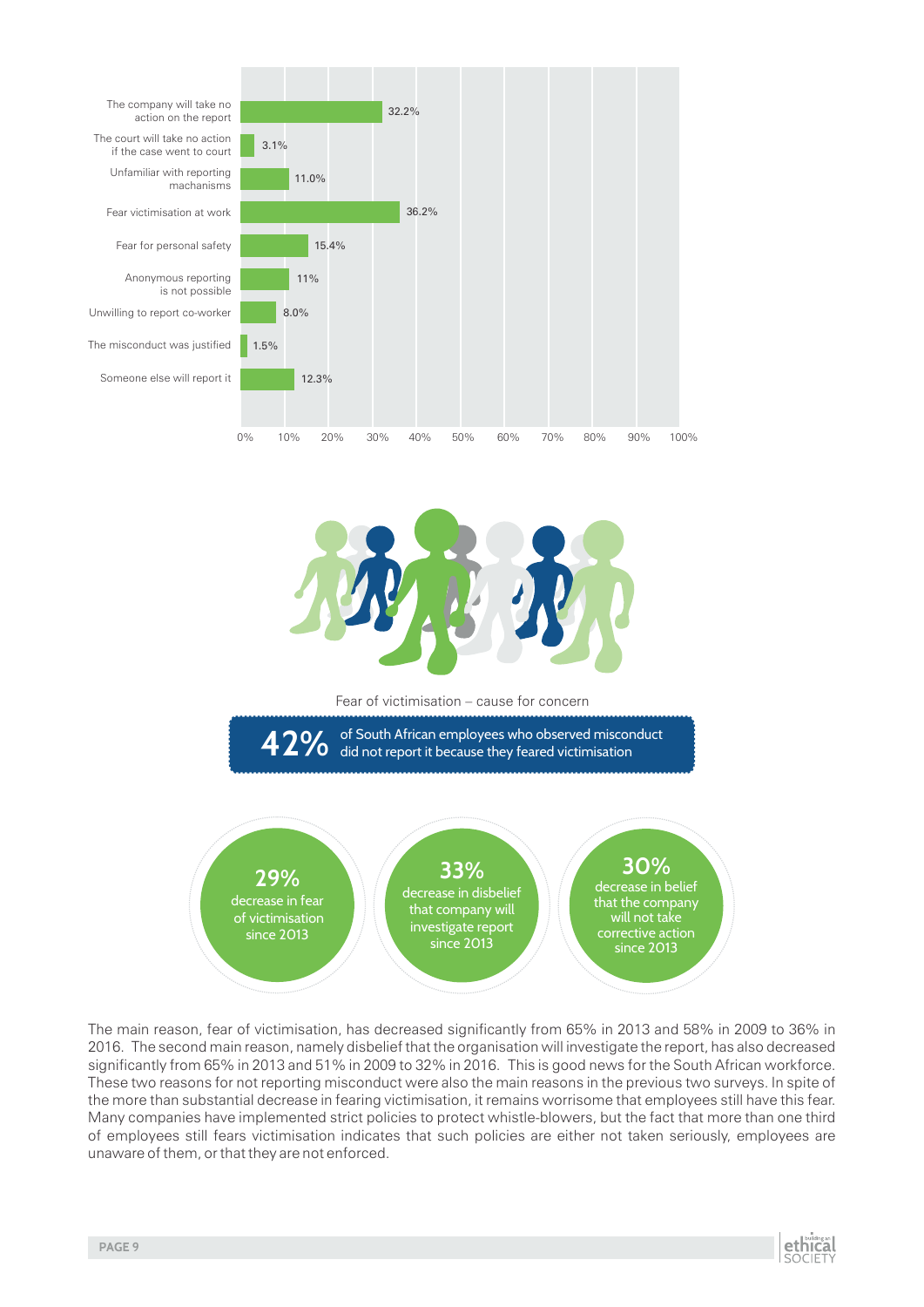The belief that no corrective action will be taken has decreased significantly by nearly 30%. This is excellent as it demonstrates that some companies have started to realise the importance of whistle-blowing, the necessity to investigate such reports, and providing feedback to whistle-blowers on action taken. This area, however, still requires more focus from organisations to ensure that the belief that the company would not act on such reports is dispelled.

## 4. Pressure to compromise organisational standards

We asked participants whether they ever experience pressure to compromise their organisation's ethical standards and values. Organisational pressure comprises the direct pressure employees experience to compromise the organisation's ethical standards.



The percentage of employees who experienced pressure to compromise their organisation's ethical standards has increased since 2013 with 2%, but it is still lower that the 12% of 2009. Pressure to compromise standards is often a leading indicator of future misconduct.



#### **Causes of pressure**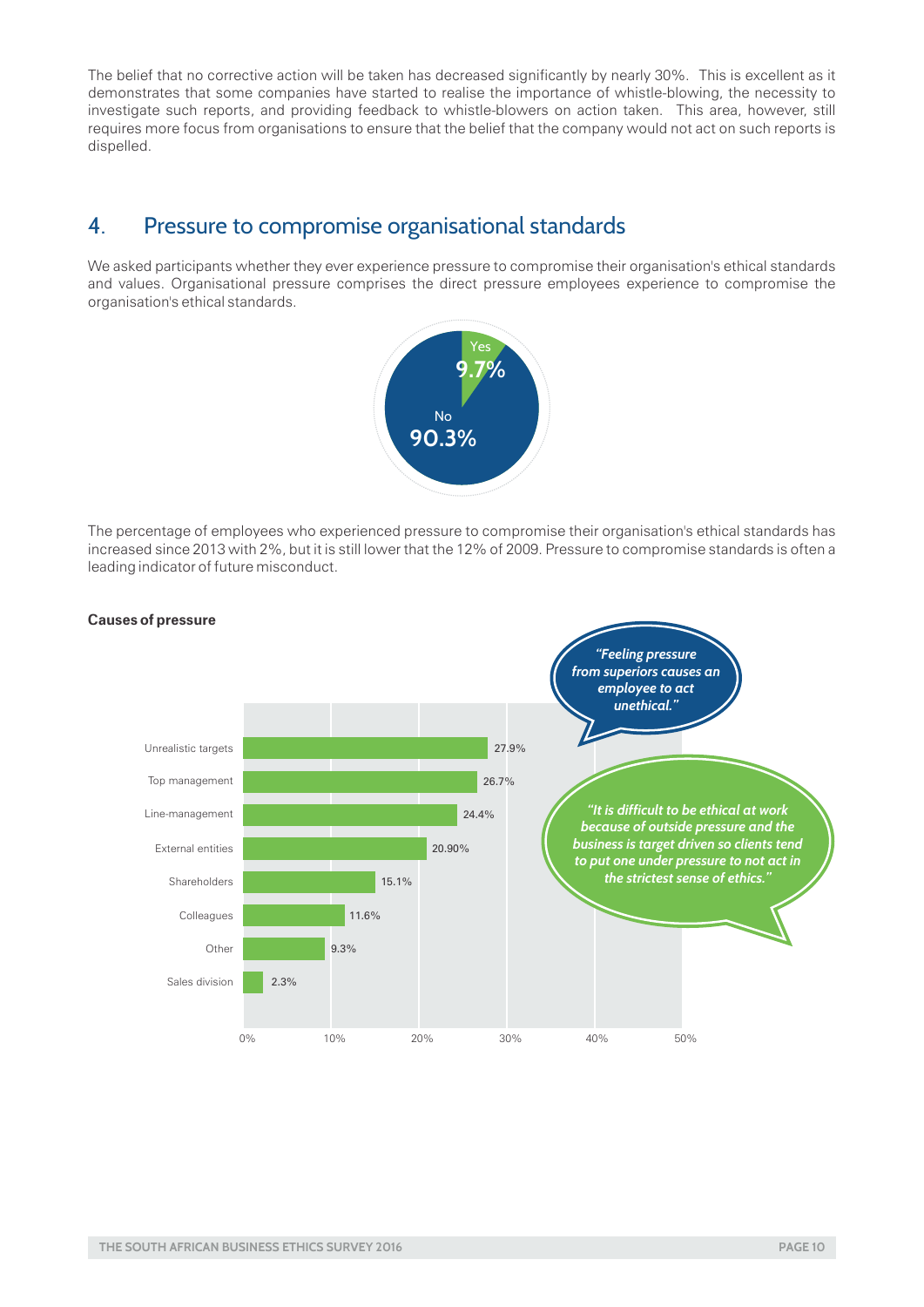The main source of pressure to compromise the organisation's ethics standards is unrealistic targets. This has changed since 2009 and 2013 when the main source was instructions from top management. However, reading the 2016 main source together with another primary source namely instructions from management, it is probable, given the current economic climate in South Africa, that management's focus is on reaching financial targets – whatever it takes.

Troublesome is that more than a quarter of employees who experience pressure, receive it from people outside their organisation. This emphasises the importance for organisations of strong organisational cultures achieved through visible leadership commitment to ethics, sustainable and effective ethics awareness campaigns and communication, and consistent and transparent action against transgressors of the organisation's ethical standards. Good supply chain management is also imperative, as is ensuring that suppliers and business partners are familiar with and adhere to the organisation's ethical standards.

#### **Preparedness to handle the pressure**



One third of the South African workforce does not feel prepared to handle pressure to compromise their organisations' ethical standards. There has been a decrease since 2009 in the percentage of employees who feel prepared to handle the afore-mentioned pressure. In 2013 78% of employees felt prepared while only 75% felt so in 2009. It is possible that the sharp decrease is caused by pressure from management to reach financial targets. Another possible cause could be that organisations' approach ethics communication in an ad hoc fashion (out of sight, out of mind?) as a result of an apparent shift in focus from embedding ethical values in the organisational culture to delivering on financial targets.



## 5. Organisational culture

Organisational culture refers to the beliefs, systems and norms present in an organisation, whether formally or informally. It is the most powerful driver of likely organisational behaviour and is thus the most important dependent variable to determine the state of ethics in a company.

#### **Organisational culture consists of the following six dimensions:**

- Leadership commitment to ethics
- Ethical awareness and accountability
- **External stakeholder relations**
- Internal stakeholder relations
- Ethical values appropriation

Each dimension comprised a number of positive statements to which respondents were asked to indicate their level of agreement.

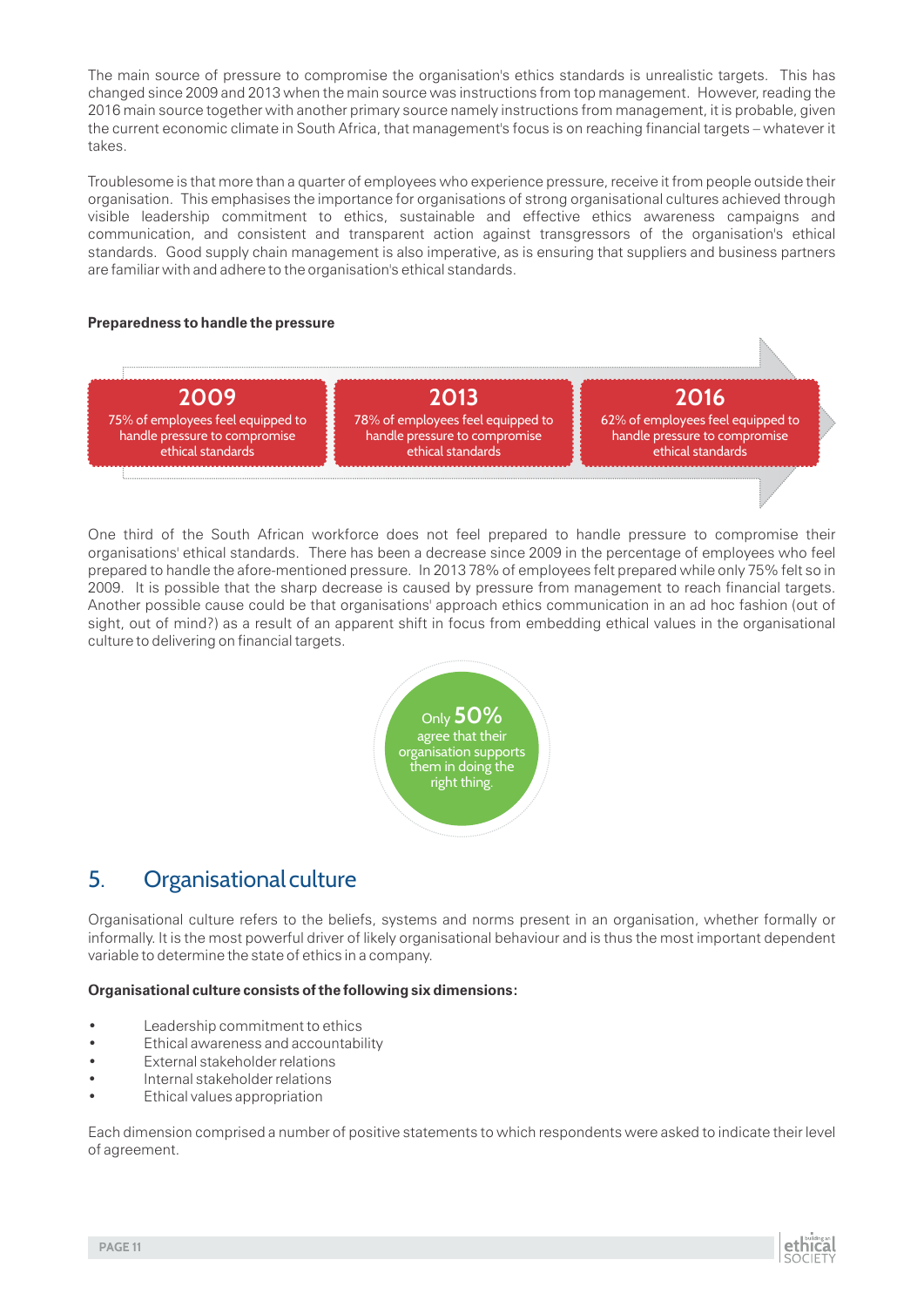#### **Leadership commitment to ethics**



Employees display some doubt in their leaders' commitment to ethics. The main areas of concern are that 39% of employees disagree or are neutral that they feel comfortable to question the decisions of their superiors, and 35% disagree or are neutral in terms of sharing bad news with them. These percentages are significantly higher (15% and 12% respectively) than in 2013. From an operational perspective this poses a risk to the reputation and the profitability of organisations. For example, 'bad news' such as poor production figures or ineffective distribution of products due to poor maintenance can impact negatively on the bottom line if management is not pro-actively made aware of such matters.

82% of employees agreed that their company would turn away business that violates its ethical standards and 76% agreed that employees do not feel pressure to bend the rules to reach targets.



An awareness of ethics standards and effective ethics training equip employees to identify unethical behaviour more readily. One would hope that this trend would also catch on with management, resulting in them not giving instructions that could violate the ethical standards of the company. While the majority of management abide by their company's standards, there are still those who do not and who do not open themselves up for being questioned. For some it seems to be a matter of 'do as I say or else …'. "If managers are not acting ethically, the employees will not act ethically. Leaders must lead by example.

The impact of the external environment could also play a role. The prevalence of corruption in South Africa has reached a level where many people see certain corrupt practices (for example nepotism and tender fraud) as the way business is or has to be conducted. Employees may thus opt for following instructions that may result in unethical conduct rather than 'rocking the boat'. It could be a case of accepting that 'it is how we do business here'.

*If managers are not acting ethically, the employees will not act ethically. Leaders must lead by example.*

#### **Ethical awareness and accountability**

• 35% of employees disagree or are neutral to the statement that organisations make it difficult for unethical people. This could mean that reports of misconduct are not consistently investigated and that disciplinary measures are inconsistently applied. This is supported by the finding that 37% of employees disagree or are neutral in respect of ethics policies, which include disciplinary policies, being applied consistently. No comparison could be made with previous data in this regard as this is a new indicator of organisational culture that was introduced to the survey.

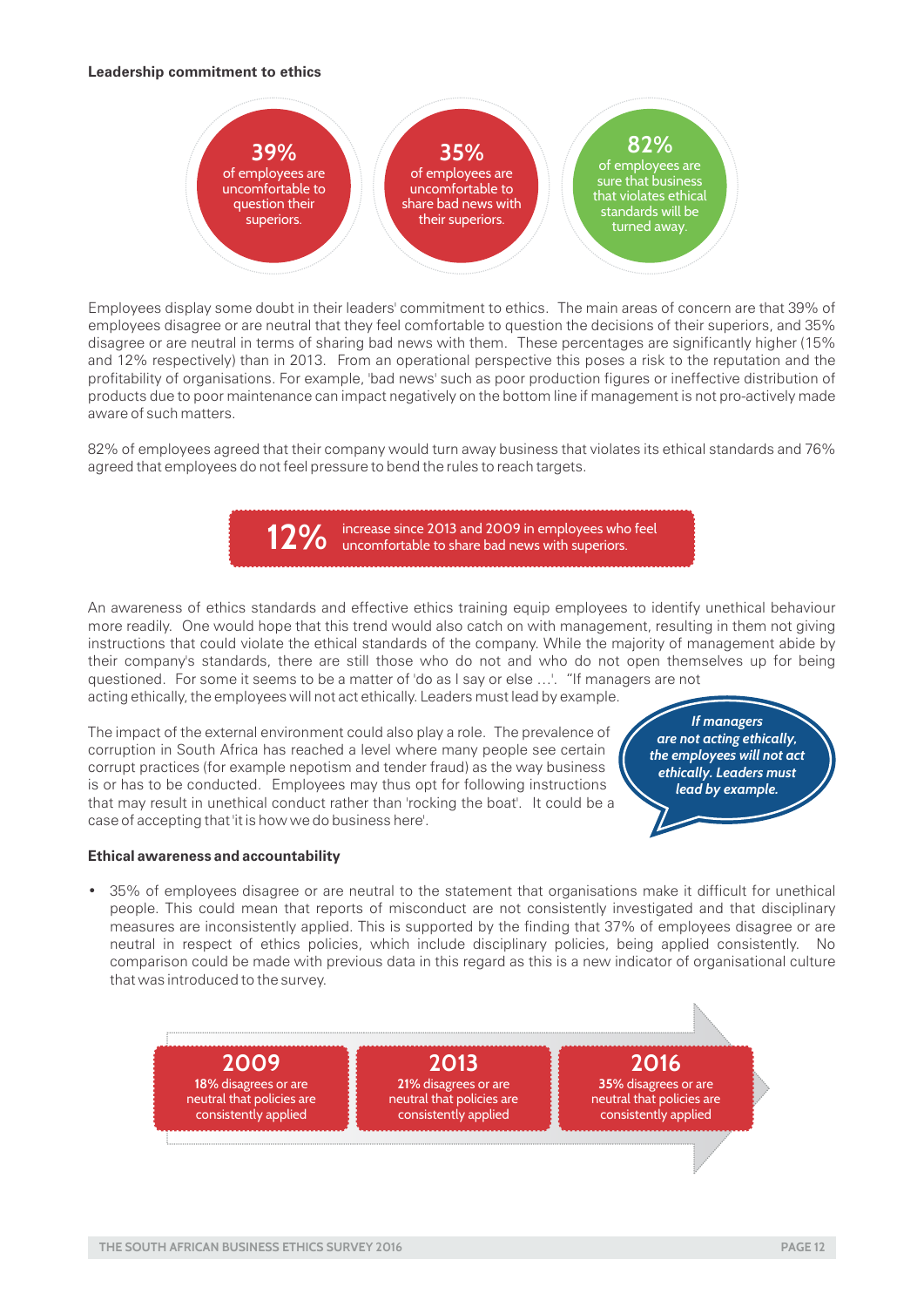- More than a third (34%) of employees disagree or stand neutral to the statement that employees will not follow instructions from their superiors that violate the ethics standards of their company. This confirms the aforementioned finding that employees are uncomfortable to question the decisions of their superiors. It is notable that this percentage has increased sharply since 2009 (14%) and 2013 (12%)
- In spite of these findings nearly 70% of employees, however, agree that ethics is taken seriously in their organisations. This could be the result of organisations approaching ethics as another compliance issue – a "must have because we have to" if you like. In other words, noise is made about ethical behaviour and boxes have been ticked in terms of compliance with the Third King Report on Governance, 2009 (King III), the Companies Act 2008, the UK Bribery Act (2010) or the USA Foreign Corrupt Practices Act.
- 70% of employees agreed that they are familiar with their company's ethical standards.



#### **External stakeholder relations**

• The biggest concern in respect of external stakeholder relations is the 23% increase since 2013 in employees who disagree or are neutral in respect of their company's commitment to its impact on the environment. 62% agreed that employees comply with laws and regulations, which would include environmental laws, but, given the afore-mentioned increase, it seems again indicative of a compliance approach. Thus organisations comply with laws for the sake of compliance, but do not necessarily embrace the values that support the protection of the environment in decision-making.



• The percentage of employees who agree that their companies expect its employees to do what is right for clients/customers has decreased significantly with 30% from 2013 and 34% from 2009. This is surprising and worrisome. Companies should be cognisant of the impact that poor service delivery and underestimation of their customers can have on their performance.



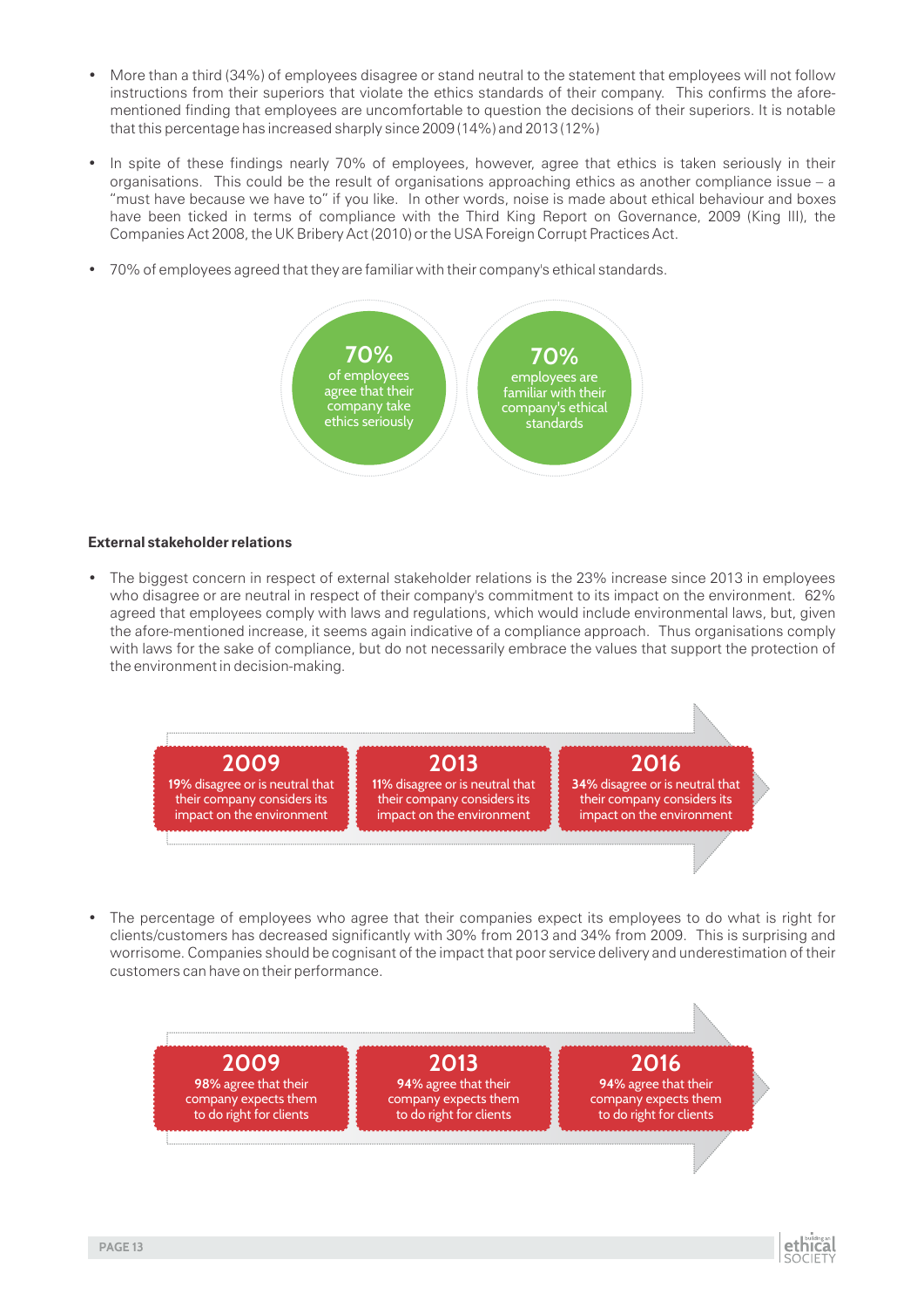#### **Internal stakeholder relations**

- The absence of internal power struggles solicited the least agreement among employees (49%). In 2013 42% disagreed that their companies were free of damaging politics and in 2009 it was 37%. Internal power struggles could lead to a silo mentality which results in uncoordinated efforts to fulfil the mission of an organisation. It is often accompanied by an increase in bureaucracy or duplication of work which could have a negative effect on the morale of employees.
- Nearly half of employees disagree or are neutral to the statement that cases of unethical behaviour are dealt with transparently (no comparison could be made with previous years as this is a new area that was introduced in the survey). This, together with the finding that ethics policies are applied inconsistently, could signify that a significant portion of the private sector in South Africa is not serious about enhancing their organisational culture. It raises a concern that companies are still focussed on 'do what it takes to increase the bottom line' within the ambit of applicable laws and regulations.

*being held accountable for unethical conduct We don't see people* 

• 21% fewer employees agree or are neutral in terms of their company caring about what is right for its people.



About half of the employees surveyed agree that their organisations live up to the values of integrity, honesty, respect and accountability. The application of fairness seems to be debatable though as only 41% agree that this is the case. Agreement that organisations practise the value of fairness has decreased significantly since 2013 (75%) and 2009 (74%). Perceptions of the fair treatment of employees are usually related to remuneration, benefits, promotion, and performance bonuses. The economic downturn in South Africa since 2008 and the resultant financial pressures on employees, could have had an impact on how employees view the way they are treated by their company. Read together with the decrease in employees believing that their organisations care for them, it might be that they expect more financial support from their organisations.

Organisational culture is the most powerful driver of likely organisational behaviour. Organisations with a healthy ethical culture will experience less observed misconduct, a higher tendency to report observed misconduct, less pressure to compromise standards, and greater preparedness amongst staff to handle unethical situations. Despite increased observation of misconduct, decreased reporting and increased pressure on employees to compromise ethical standards, the overall organisational culture score has improved somewhat since 2013 and 2009. Generally it can, however, not be stated that South African companies have strong organisational ethical cultures.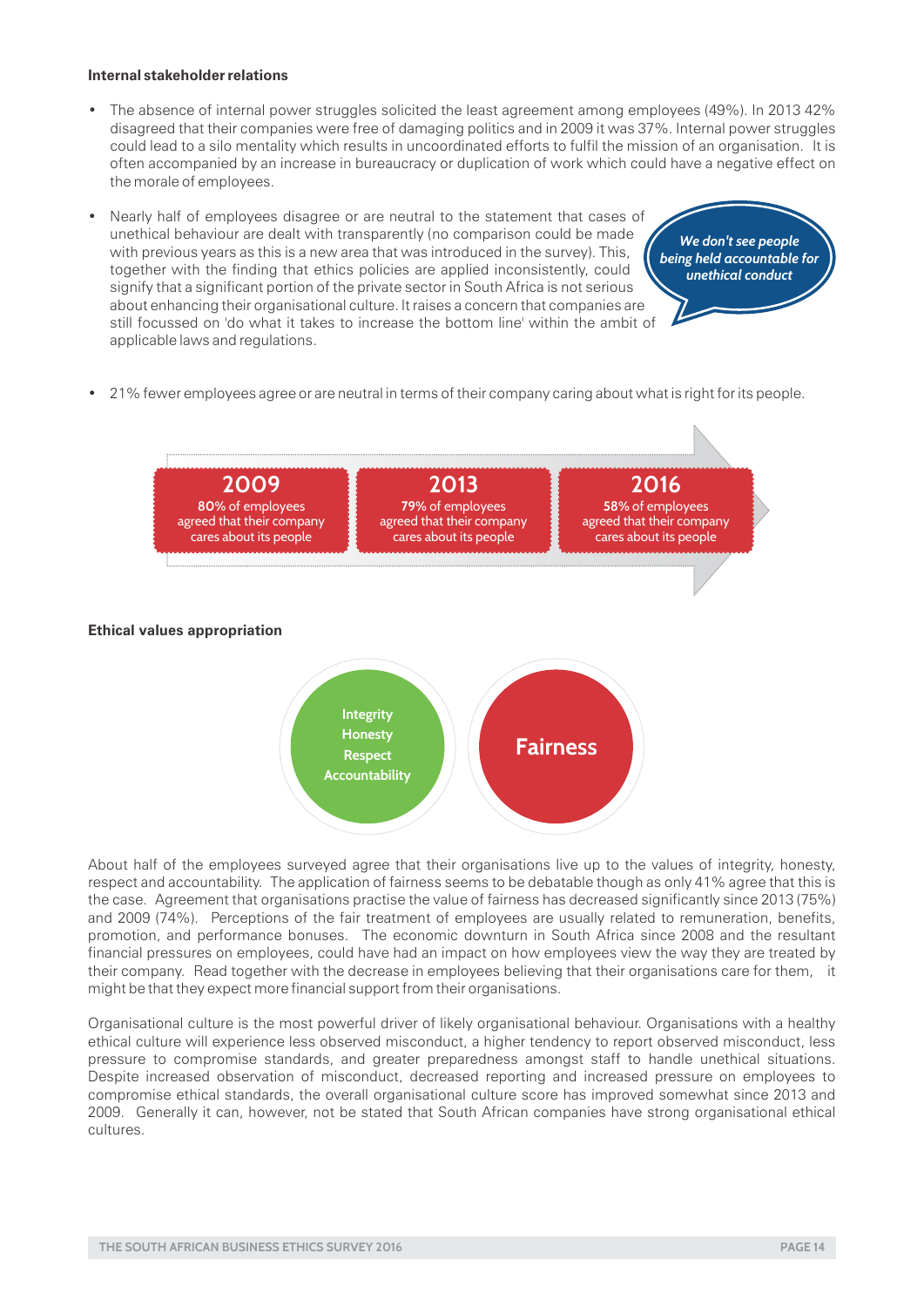

In terms of individual indicators two areas displayed a significant downward trend since 2013, namely the approachability of management to deliver bad news and employees' reluctance to question the decisions of their superiors. On the positive side employees' sense of responsibility for their actions and decisions has increased significantly, as did their consideration of their organisations' impact on society. There has also been significant improvement in holding managers accountable for transgressing their organisation's ethical standards.

## 6. What do the top two companies do different?

When companies invest resources in ethics management they get impressive results. We looked at the top two companies in the survey to determine what differentiate them from the other companies who participated in the survey.

#### **Awareness of ethics management interventions:**

- High awareness of a person responsible for ethics management;
- High awareness of an advice seeking mechanism; and
- High awareness of ethics related communication.

#### **Effectiveness of ethics management interventions:**

- Ethics training is effective to the extent where it helps employees to make better decisions in the work place and to identify ethical issues at work;
- Employees feel comfortable to seek advice on ethical matters;
- Employees find the organisational values useful;
- The values are clear in terms of specifying acceptable and unacceptable behaviour;
- Ethics communication makes them think about ethics in their work;
- Employees feel comfortable using their company's hotline; and
- Their managers give them feedback on their ethical behaviour during performance appraisals.

#### **Reporting misconduct:**

• In the top two companies there is a high tendency to report misconduct.

#### **Pressure to compromise ethical standards:**

• Employees in the top two companies experience low levels of pressure to compromise their company's ethical standards.

#### **Organisational culture:**

- Leadership commitment to ethics is strong (Top management sets a good example);
- Ethical awareness and accountability is high (the companies practice what they preach);
- External stakeholder relations are very good (the organisation expects that employees will do what is right for its clients);
- Internal stakeholder relations are very good (decisions affecting employees are made fairly);
- The companies live up to the values of integrity, honesty, fairness, respect and accountability; and
- The organisations' values are consistent with those of their employees.

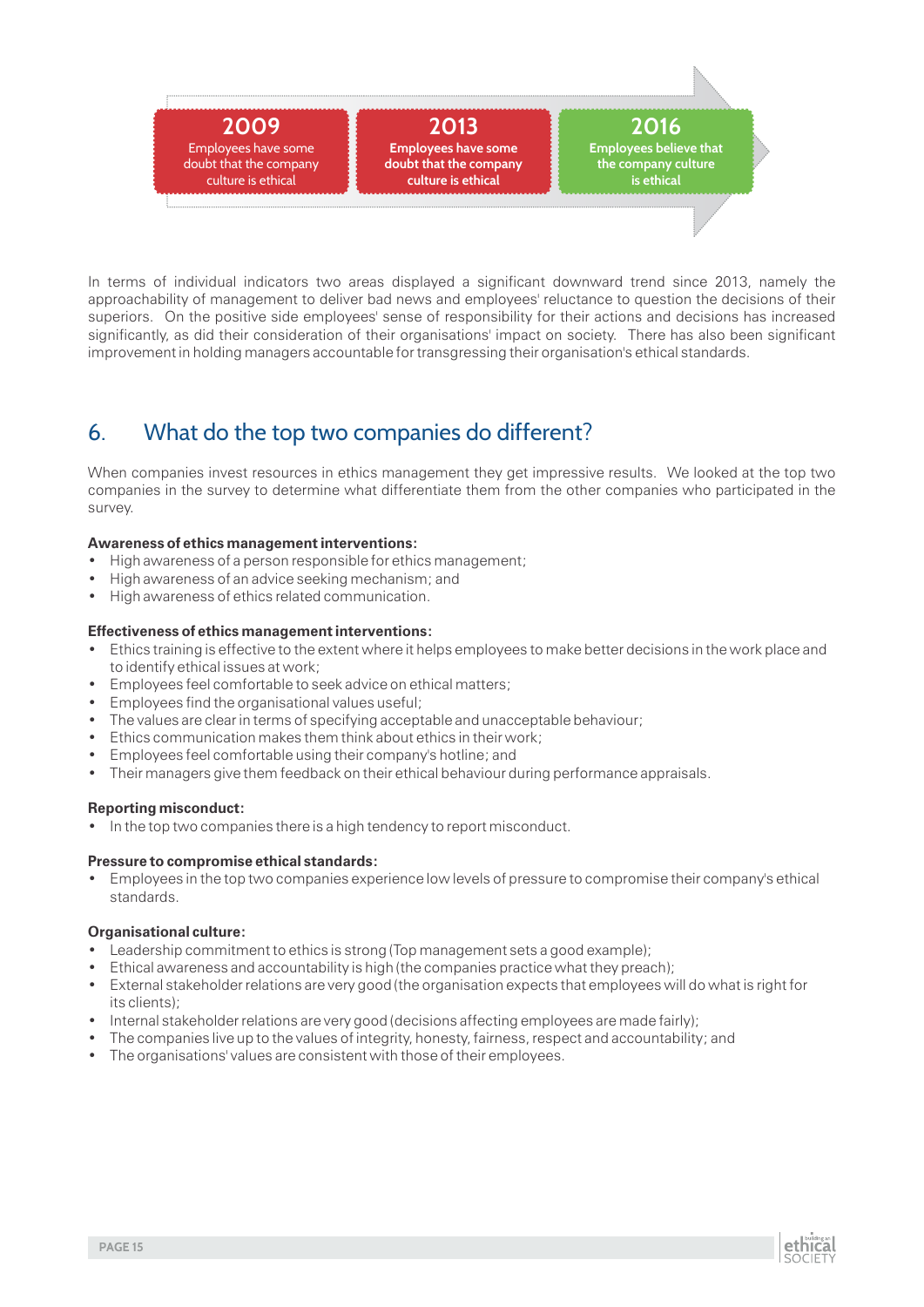

This research aimed to establish the way in which large companies in South Africa 'walks the talk' in terms of ethical behaviour. It also aimed at determining if there has been improvement in formal ethics management and organisational culture since 2013.

The findings mostly confirmed our expectations, but there were also some notable surprises. We would have expected a substantial improvement in creating awareness of ethics and institutionalising ethics standards in companies given the relevance of King III to these companies, as well as international anti-corruption legislation. In the same vein we also expected that the economic downturn in South Africa would have influenced the priorities of large organisations.

Surprising were the findings that there has been little change in creating ethics awareness and communication programs in the last three years. Ethics training, although effective, is back to the level of 2009. A possible reason for this could be related to companies (again) having a compliance approach to ethics management. Many companies made concerted efforts in 2009 to raise awareness of organisational ethics after the publication of King III in which the imperative for ethics management was set out in Principle 1.3 stating that: "The board should ensure that the company's ethics are managed effectively". Compliance with the UK Bribery Act 2010 and South Africa's new Companies Act, 2008, lent further impetus to the enthusiastic promotion of ethics between 2009 and 2013.

However the global (2008) and South African economic downturn which lead to budgetary constraints or revised spending patterns could have impacted negatively on the strengthening of ethics awareness creation and ethics training efforts. Thus, although formal ethics management programs

and structures may exist, it seems as if spending on communication, training, and awareness campaigns about organisational values, ethics management structures and safe reporting mechanisms (hotline) has slightly diminished, possibly in favour of operational needs.

The effectiveness of some ethics interventions such as ethics training and efforts to promote safe reporting mechanisms (such as a hotline) increased over the last three years. While there are high levels of awareness of company Codes of Ethics and organisational values, the findings suggest that organisational values generally have not yet become part of organisations' DNA. Employees seem to be motivated extrinsically and not intrinsically to act ethically.

Worrying is the 11% increase in employees who have observed misconduct.

Worrying is the 11% increase in employees who have observed misconduct. This could be related to employees with more financial burdens and less disposable income, reacting to the weak economic situation in South Africa. It should be a clarion call for corporate South Africa that efforts to raise awareness of their ethical standards deserve to be prioritised. The fact that 16% fewer employees reported the misconduct that they have observed should furthermore ring warning bells. An organisation can only act on unethical behaviour in their midst if they know about it. Organisations should guard against a perception that unethical behaviour - especially in pursuit of organisational targets - is acceptable.

A fear of victimisation and a belief that the organisation will not act upon reports of misconduct remain the main deterrents to reporting. Concerted efforts are required to root out victimisation and to ensure that effective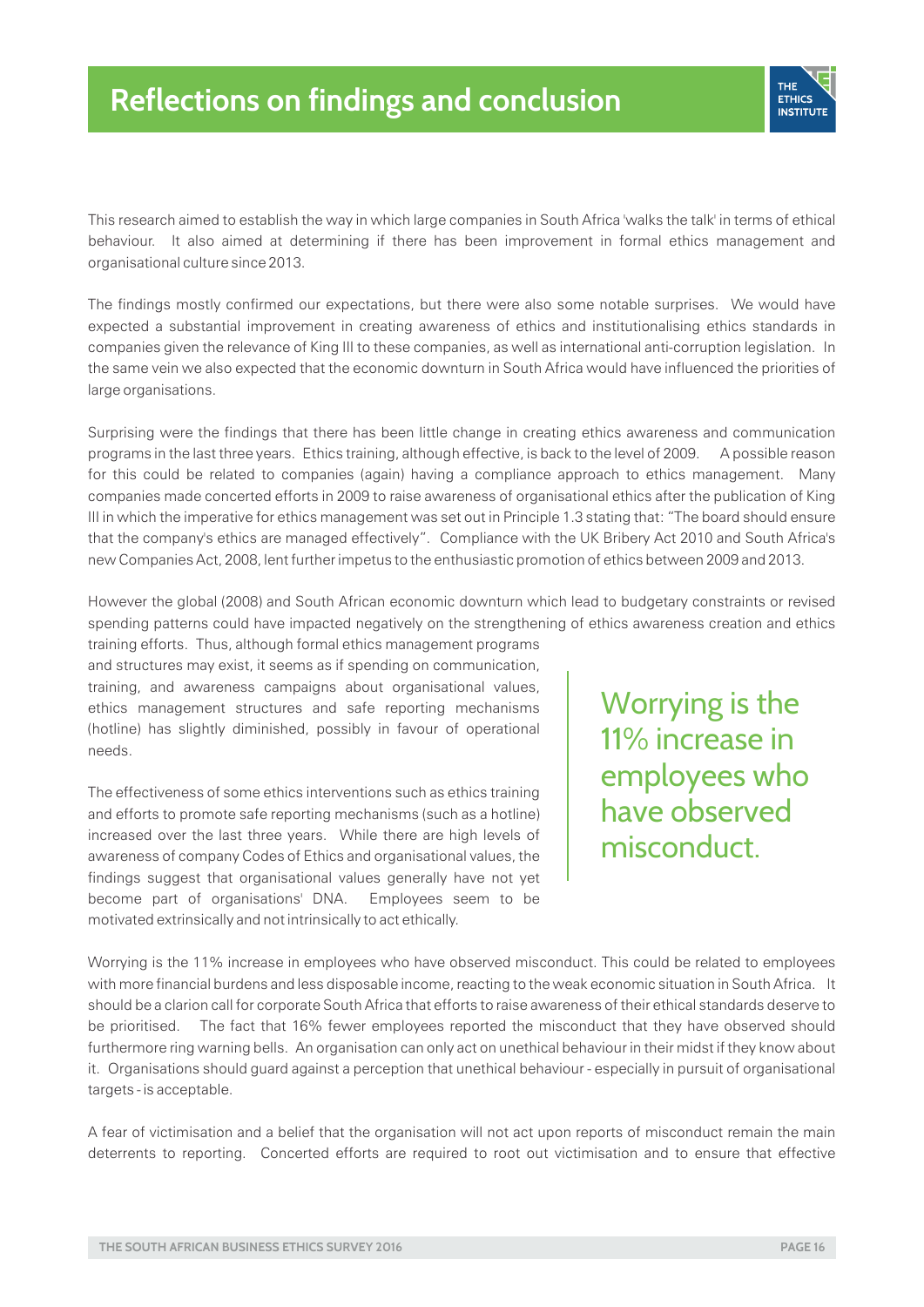structures are in place to investigate all reports received objectively and efficiently. Employees should also receive feedback about the seriousness with which their organisations view reports and how reports are dealt with. Only then will employees believe that their reports will receive attention.

Pressure to compromise the ethical standards of organisations has increased slightly. It is to be expected given the weak economic situation in the country. This finding is supported by findings related to the sources of pressure, namely unrealistic targets and management pressure. Especially troublesome is the fact that more than a quarter of employees who experience pressure, were pressured by external sources. Increased awareness and communication aimed at equipping employees with knowledge of how to handle such pressure, and assurance that the company will support them when confronted with such pressure, is imperative. It is also vital that sufficient and effective controls are in place in supply chain management in order to reduce opportunities for unethical conduct.

Measured against the indicators of strong organisational culture, South African companies generally do not measure well. Yet employees have changed their opinion since 2013 and 2009 from doubting the ethics of their companies to (just) believing that their company's cultures are ethical. This is surprising. Awareness of formal ethics interventions such as training and someone responsible for ethics management has decreased over the last three years, although the effectiveness of training has improved. The percentage of employees who use their code of ethics to guide their behaviour has decreased significantly and more employees perceive their management to be unapproachable. On the positive side, significantly more employees than in 2013 agree that reports of misconduct are investigated, albeit not transparently. And although policies are seemingly applied inconsistently, the percentage of employees who agree that their company will not take action against unethical conduct have decreased significantly.

A reason for the slight improvement in organisational culture, despite the negative findings stated in this report, could be that leadership has openly displayed more commitment to ethics, handled difficult times well, hired and fired the right people and rewarded those who deserved it. Stronger cultures are partially built during difficult times. It is evident from the SABES 2016 survey that many companies have invested fewer resources in their ethics performance over the last three years. While awareness creation was a high priority between 2009 and 2013, these efforts were not sustained, resulting largely in unchanged organisational cultures. It is hoped that the launch of the Fourth King Report on Corporate Governance in November 2016 will provide a renewed impetus to organisations to improve their efforts to invest in sustainable ethics management programs.

On the positive side, significantly more employees than in 2013 agree that reports of misconduct are investigated, albeit not transparently.